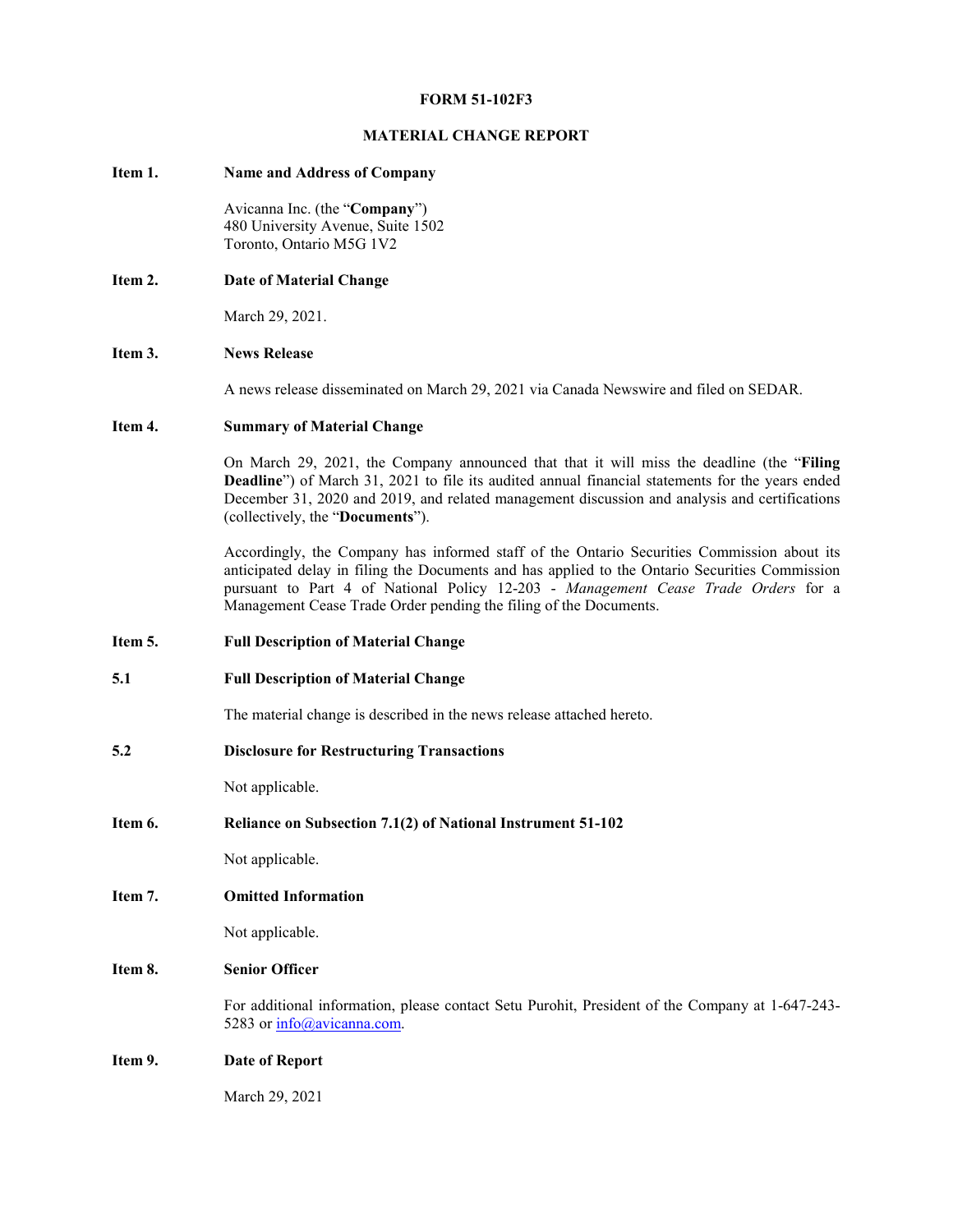

# **AVICANNA ANNOUNCES LATE FILING OF FINANCIAL STATEMENTS AND APPLICATION FOR MANAGEMENT CEASE TRADE ORDER**

TORONTO, March 29, 2021 -- Avicanna Inc. (the "**Company**" or "**Avicanna**") (TSX: AVCN) announces that it will miss the deadline (the "**Filing Deadline**") of March 31, 2021 to file the following (collectively, the "**Documents**"):

- the Company's audited annual financial statements for the years ended December 31, 2020 and 2019, as required by section 4.2 of National Instrument 51-102 - *Continuous Disclosure Obligations* ("**NI 51-102**"); and
- the Company's Management Discussion & Analysis for the corresponding years ended December 31, 2020 and 2019, as required by section  $5.1(2)$  of NI 51-102; and
- the CEO and CFO certificates relating to the interim financial report, as required by National Instrument 52-109 - *Certification of Disclosure in Issuers' Annual and Interim Filings.*

The default is due, in part, to the Company's auditors requiring additional time to complete their audit and assess the accounting and disclosure contained in the Documents related to certain revenue transactions.

Accordingly, the Company has informed staff of the Ontario Securities Commission about its anticipated delay in filing the Documents and has applied to the Ontario Securities Commission pursuant to Part 4 of National Policy 12-203 - *Management Cease Trade Orders* ("**NP 12-203**") for a Management Cease Trade Order ("**MCTO**") pending the filing of the Documents, which MCTO will prohibit the Company's management from trading in the securities of the Company until such time as the Documents are filed. No decision has yet been made by the Ontario Securities Commission on this application. The Ontario Securities Commission may grant the application and issue the Management Cease Trade Order or it may impose an issuer cease trade order if the Documents are not filed on or before March 31, 2021.

The Company will comply with the alternative information guidelines set out in Section 9 of NP 12-203 and will file biweekly default status reports in the form of press releases. The Company anticipates and expects to file the Documents by April 30, 2021.

If a MCTO is issued, during the period of default and until filing of the Documents, the Company intends to satisfy the provisions of the "alternative information guidelines" as set out in NP 12-203, including the requirement to file bi-weekly status reports in the form of news releases containing prescribed updating information. There can be no assurance that a MCTO will be issued.

Until the Company has filed the Documents, members of the Company's management and other insiders are subject to an insider trading black-out as per its internal Insider Trading and Reporting Policy. The Company confirms that, other than as disclosed in prior press releases and material change reports, there have been no material business developments since the filing on November 11, 2020 of the Company's latest interim financial reports for the nine month period ended September 30, 2020.

The Company is not currently subject to any insolvency proceedings. If the Company provides any information to any of its creditors during the period in which it is in default of filing the Documents, the Company confirms that it will also file material change reports on SEDAR containing such information as is required.

# **About Avicanna Inc.**

Avicanna is a diversified and vertically integrated Canadian biopharmaceutical company focused on the research,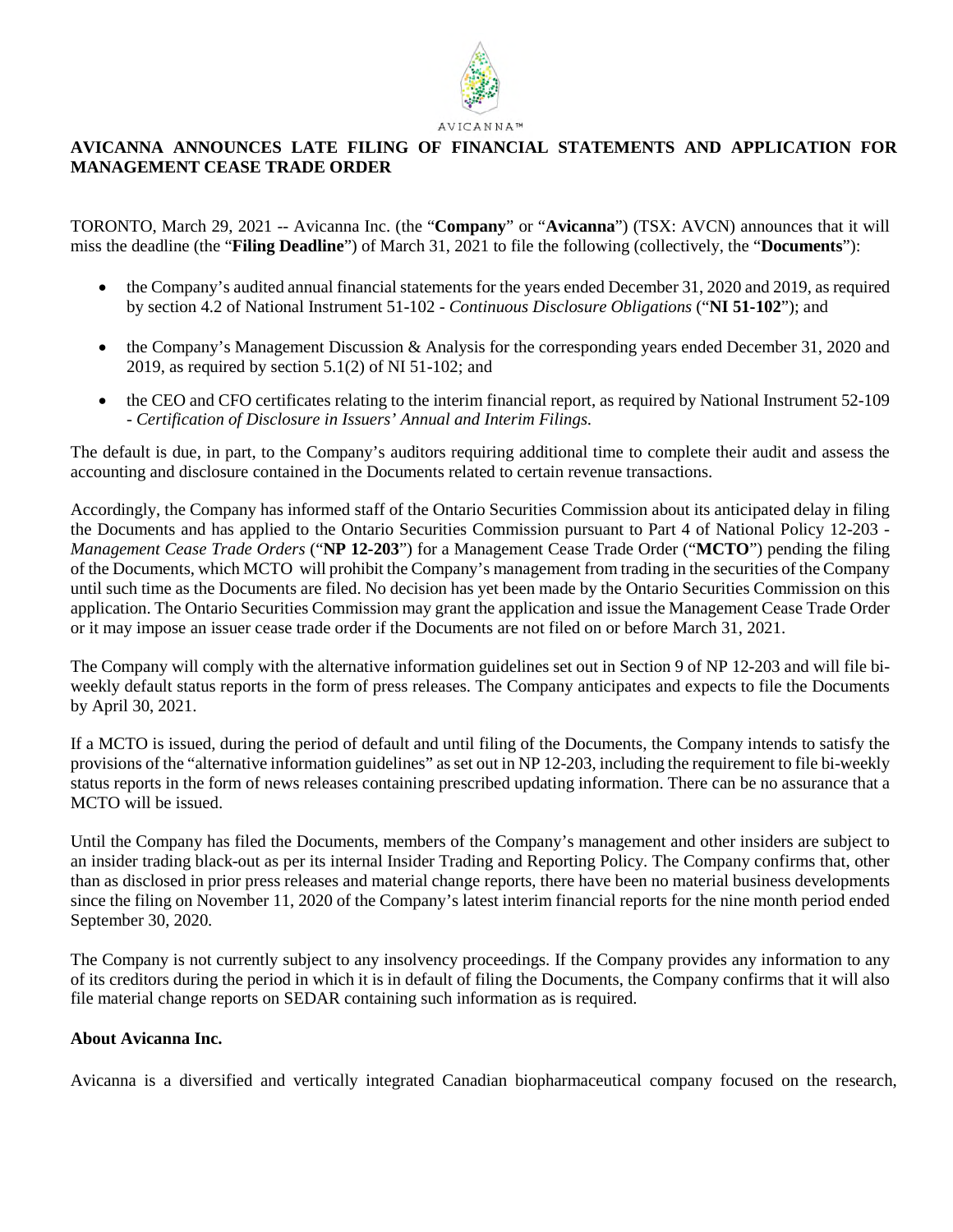

development, and commercialization of plant-derived cannabinoid-based products for the global consumer, medical, and pharmaceutical market segments.

Avicanna is an established leader in cannabinoid research and development, which it primarily conducts at its R&D headquarters in the Johnson & Johnson Innovation Centre, JLABS @ Toronto, Canada and in collaboration with leading Canadian academic and medical institutions. In addition to its developing pharmaceutical pipeline, Avicanna's team of experts have developed and commercialized several industry leading product lines, including:

- Pura Earth<sup>TM</sup> or Pura H&W<sup>TM</sup>: an advanced and clinically tested line of CBD consumer derma-cosmetic products; and,
- RHO Phyto<sup>TM</sup>: an advanced line of medical cannabis products containing varying ratios of CBD and THC currently available nation-wide across Canada in partnership with Medical Cannabis by Shoppers<sup>TM</sup>, a subsidiary of Shoppers Drug Mart. RHO Phyto is the first strictly medical formulary of advanced "Cannabis 2.0" products, containing oils, sprays, capsules, creams, and gels, all 2 developed with scientific rigour, manufactured under GMP standards and supported by pre-clinical data.

With ongoing clinical trials on its derma-cosmetic (branded as Pura Earth or Pura H&W), medical cannabis (branded as RHO Phyto) and a pipeline of pharmaceutical products, Avicanna's dedication to researching the important role that cannabinoids play in an increasingly wider scope of products has been at the core of the Company's vision since its inception. Furthermore, Avicanna's commitment to education is demonstrated through its annual medical symposium, the Avicanna Academy educational platform, and the My Cannabis Clinic patient program through its subsidiary company.

Avicanna manages its own supply chain including cultivation and extraction through its two majority-owned subsidiaries, Sativa Nativa S.A.S. and Santa Marta Golden Hemp S.A.S., both located in Santa Marta, Colombia. Through these sustainable, economical, and industrial scale subsidiaries, Avicanna cultivates, processes, and commercializes a range of cannabis and hemp cultivars dominant in CBD, CBG, THC, and other cannabinoids for use as active pharmaceutical ingredients. Avicanna's Avesta Genetica program specializes in the development and optimization of rare cultivars for commercial production along with feminized seeds for global export. In June 2020, Avicanna made history with a shipment of hemp seeds to the United States of America by completing the first ever export of hemp seeds from Colombia.

SOURCE Avicanna Inc.

# **Stay Connected**

For more information about Avicanna, visit www.avicanna.com, call 1-647-243-5283, or contact Setu Purohit, President by email at info@avicanna.com.

The Company posts updates through videos from the official Company YouTube channel https://www.youtube.com/channel/UC5yBclNIsNf7VrE34iwt8OA.

Please join the conversation on our Avicanna supporter's telegram group at https://t.me/Avicannainc.

# *Cautionary Note Regarding Forward-Looking Information and Statements*

*This news release contains "forward-looking information" within the meaning of applicable securities laws. Forwardlooking information contained in this press release may be identified by the use of words such as, "may", "would",*